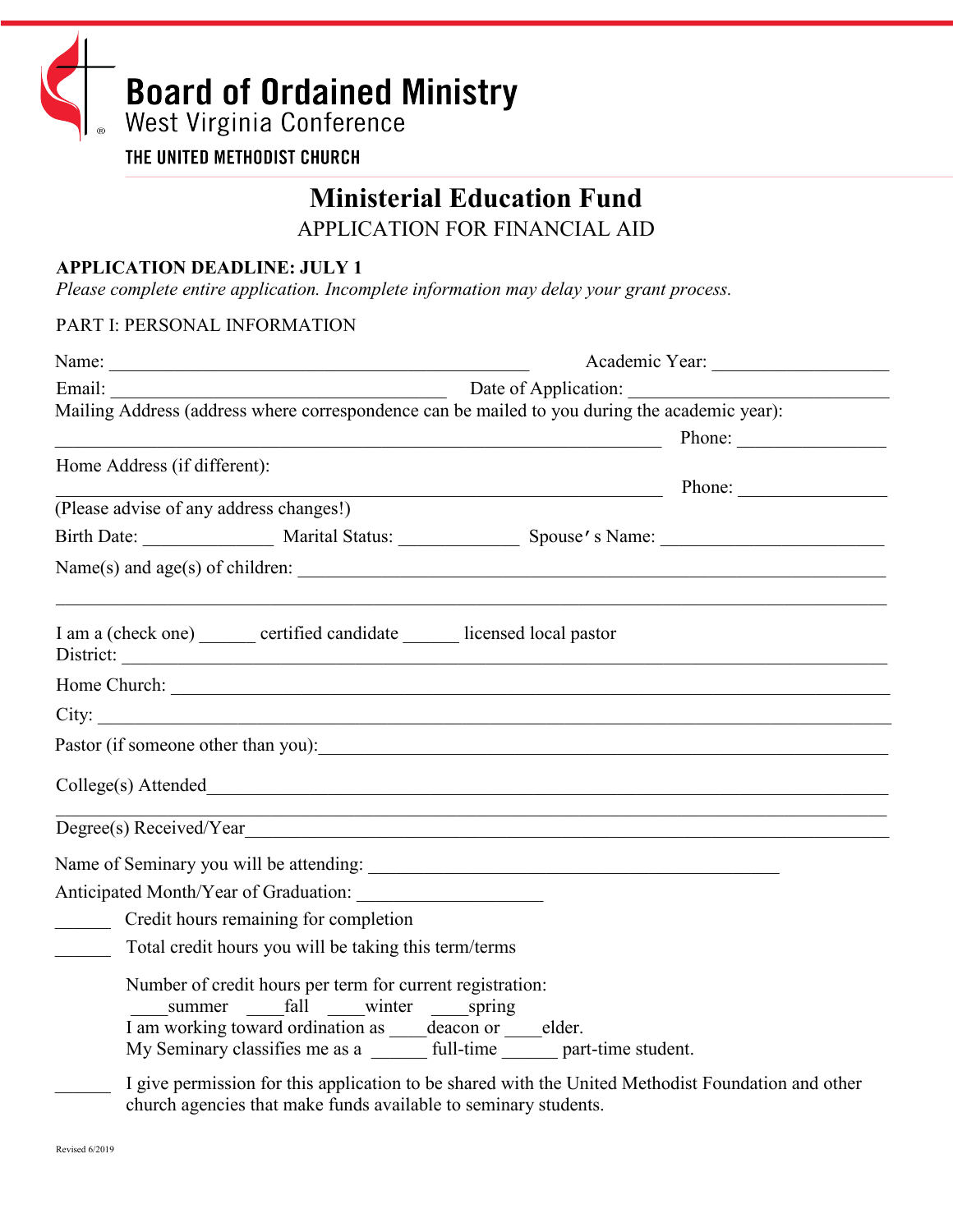# **APPLICATION DEADLINE: JULY 1**

*Please provide an estimate of a year's expenses. This estimate may be used to help determine priority for additional scholarship opportunities should they become available.* 

## PART II: FINANCIAL INFORMATION

# **EXPENSES**

## A. **School Expenses (full time)**

| Tuition         |  |
|-----------------|--|
| Books and       |  |
| Supplies        |  |
| Fees            |  |
| Other (specify) |  |

## B. **Room and Board**

| Rent             |  |
|------------------|--|
| <b>Utilities</b> |  |
| Food             |  |
| Clothing         |  |
| Telephone        |  |
| Other (specify)  |  |
|                  |  |

#### C. **Automobile**

| Payments    |  |
|-------------|--|
| Insurance   |  |
| License     |  |
| Maintenance |  |
| Fuel        |  |
|             |  |

## D. **Health Care**

| Medical         |  |
|-----------------|--|
| Dental          |  |
| Insurance       |  |
| Other (specify) |  |

#### E. **Miscellaneous (specify)**

| <b>Bank Loans</b>   |  |
|---------------------|--|
| <b>Credit Cards</b> |  |
| Other               |  |

| $\sim$ $\sim$<br>ັ<br>. . |  |
|---------------------------|--|
|                           |  |

## **OTHER FINANCIAL OBLIGATIONS:**

| College Loans          |  |
|------------------------|--|
| <b>Charge Accounts</b> |  |
| Mortgage               |  |
| Other                  |  |

| <b>TOTAL</b> |  |
|--------------|--|
|              |  |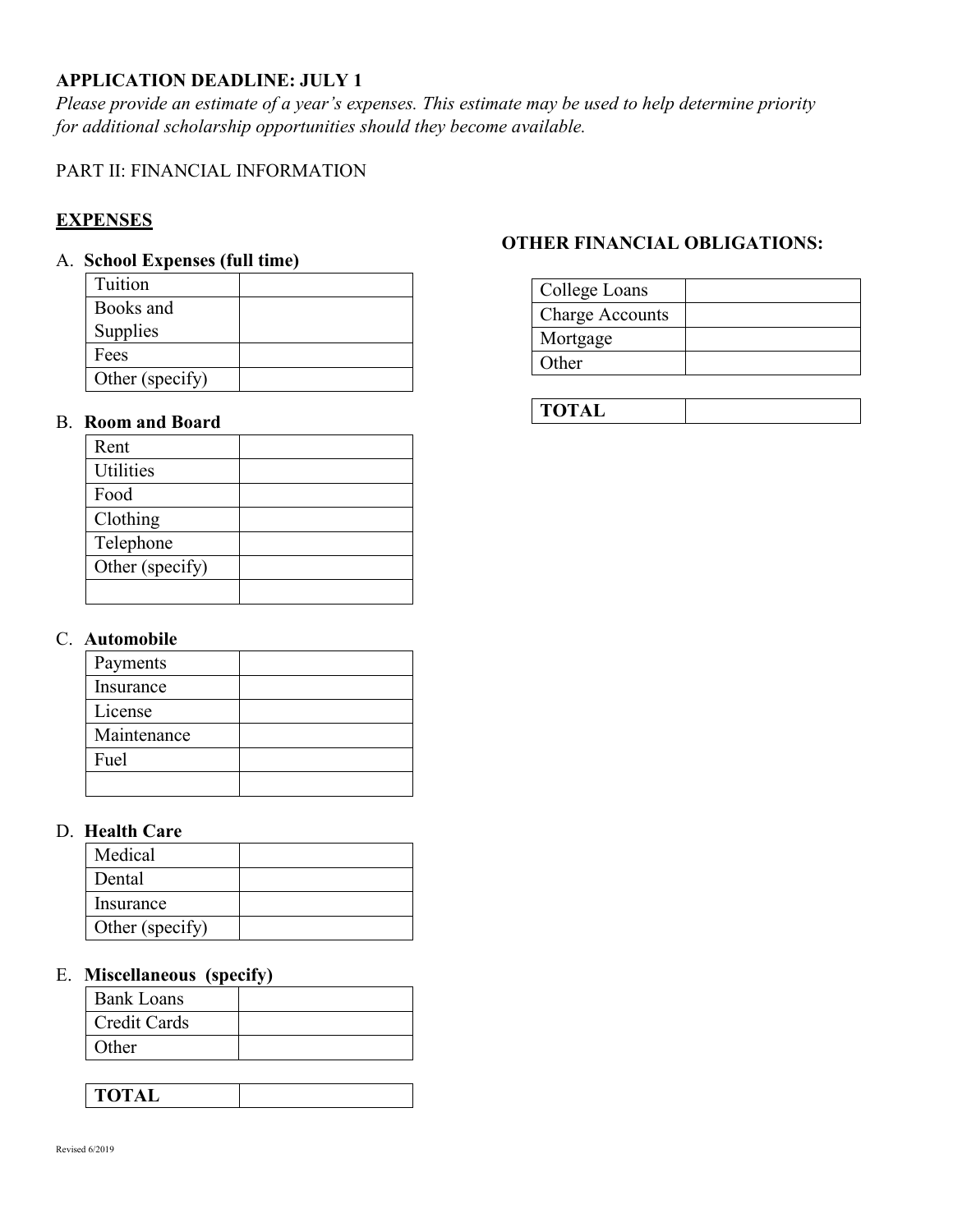## **APPLICATION DEADLINE: JULY 1**

# **INCOME**

| Salary<br>A.            |  |
|-------------------------|--|
| Appointment             |  |
| Utilities, travel, etc. |  |
| Other Income            |  |
| (summer job, etc.)      |  |
| Spouse's Income         |  |
|                         |  |

B. Scholarships

C. Parent/Family

D. Honorariums

E. Savings

F. Veterans Benefits

G. Other (specify)

| TOTAL | <b>TOTAL</b> |  |
|-------|--------------|--|
|-------|--------------|--|

| <b>Adjusted Gross</b> |  |
|-----------------------|--|
| Income reported to    |  |
| IRS last year for     |  |
| student and/or spouse |  |

| <b>Estimated Adjusted</b> |  |
|---------------------------|--|
| Gross Income for          |  |
| current year for student  |  |
| and/or spouse             |  |

Approximate Value of: Personal Property (i.e. automobile, real estate, investments, etc.

*Please use the back of the application to share other information which you believe may be helpful to the Board of Ordained Ministry when considering your application.*